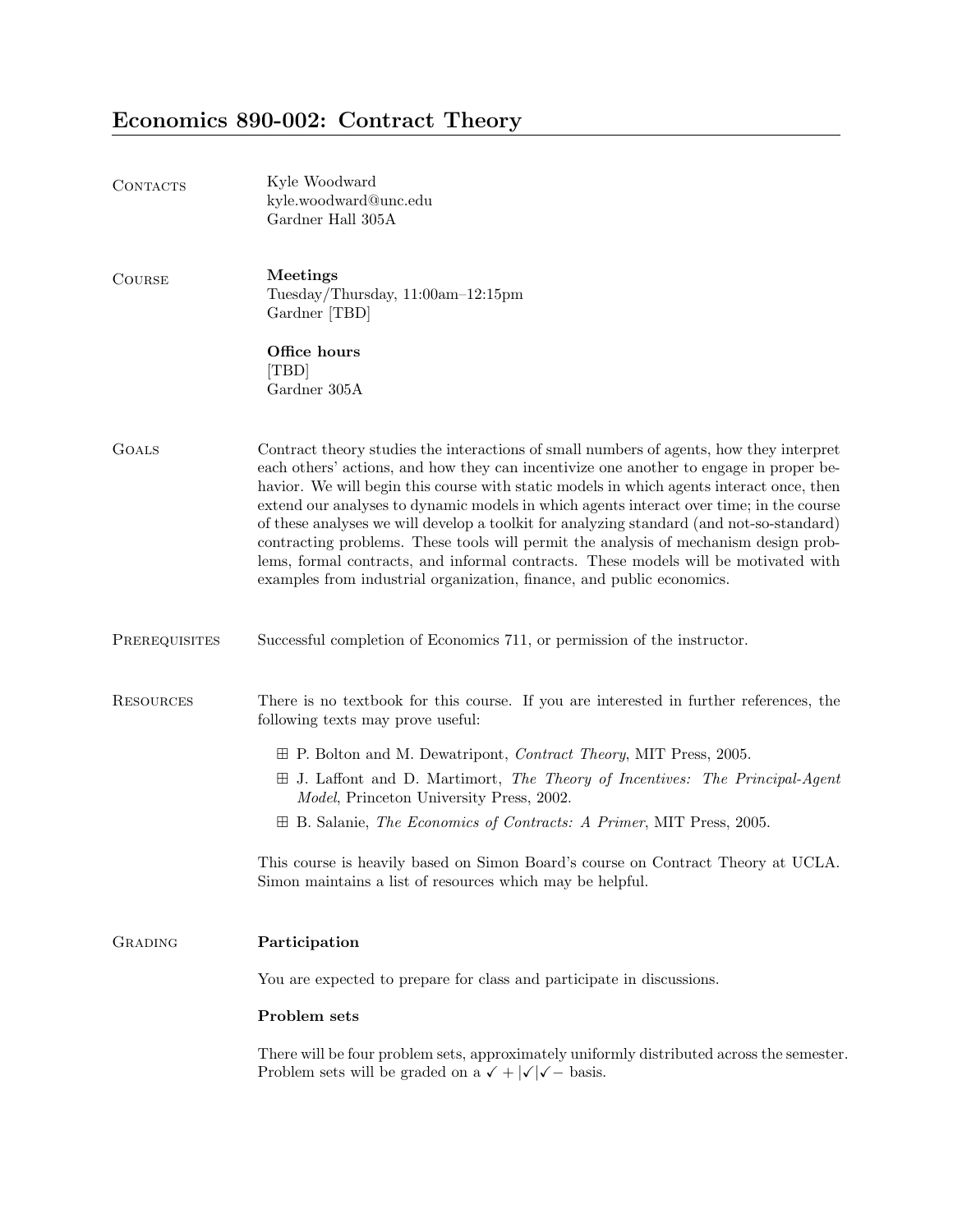#### Exams

There will be no exams for this course.

## Paper

You will write a term paper on contracts. Your paper must demonstrate independent research (i.e., no survey papers) but does not need to be at the theoretical frontier. A successful paper will likely address at least one of the following points:

- A modification of an existing model, including theoretical implications of this modification
- Applying an existing model to a policy problem, including practical prescriptions for implementation
- Taking an existing model to the data and refining its predictions on the basis of observations

You will present your preliminary findings to the class in a short (30-minute) presentation before your paper is due.

# Grades

Your final grade will be one of  $\{H, P, L, F\}$ . Points will be apportioned as follows:

- Participation: 20%
- $\boxplus$  Problem sets:  $40\%$
- $\boxplus$  Paper: 40% (30% paper, 10% presentation)
- Agenda The following is a rough agenda for the topics and papers covered in this course. Note that there are more topics to be covered than weeks in the semester. Coverage of each topic will therefore vary in depth and time.

Topic 1. Moral hazard (one agent)

Hölmstrom, B. (1979). Moral hazard and observability. The Bell journal of economics, pages 74–91

Rogerson, W. P. (1985a). The first-order approach to principal-agent problems. Econometrica, 53(6):1357–1367

Innes, R. D. (1990). Limited liability and incentive contracting with ex-ante action choices. Journal of economic theory, 52(1):45–67

Holmstrom, B. and Milgrom, P. (1991). Multitask principal-agent analyses: Incentive contracts, asset ownership, and job design. Journal of Law, Economics, & Organization, 7:24–52

Mirrlees, J. A. (1999). The theory of moral hazard and unobservable behaviour: Part i. The Review of Economic Studies, 66(1):3–21

MacLeod, W. B. (2003). Optimal contracting with subjective evaluation. American Economic Review, 93(1):216–240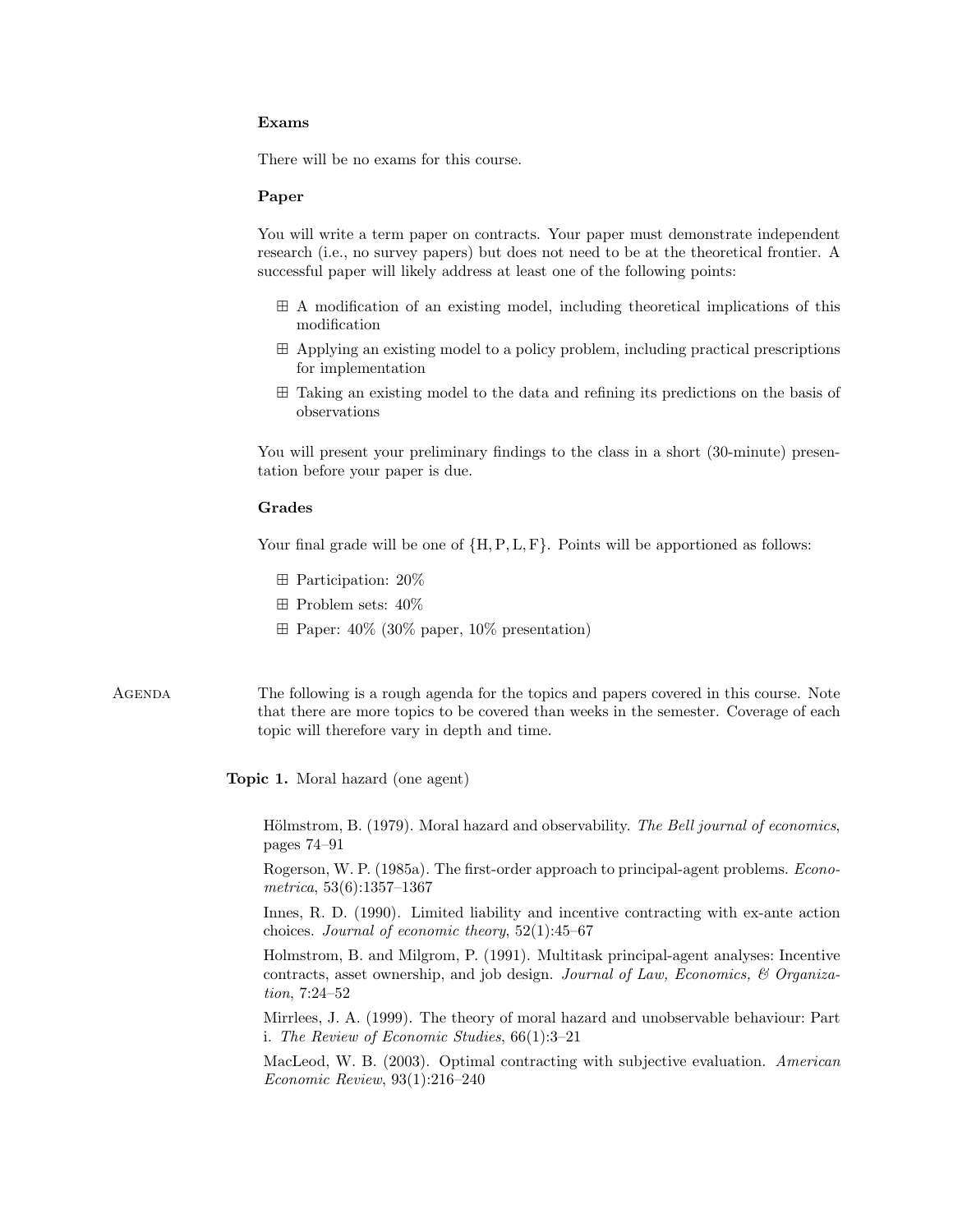Topic 2. Moral hazard (multiple agents)

Lazear, E. P. and Rosen, S. (1981). Rank-order tournaments as optimum labor contracts. Journal of political Economy, 89(5):841–864

Holmstrom, B. (1982). Moral hazard in teams. The Bell Journal of Economics, pages 324–340

Winter, E. (2004). Incentives and discrimination. American Economic Review, 94(3):764– 773

Winter, E. (2006). Optimal incentives for sequential production processes. The RAND Journal of Economics, 37(2):376–390

Topic 3. Moral hazard (dynamics)

Rogerson, W. P. (1985b). Repeated moral hazard. Econometrica: Journal of the Econometric Society, pages 69–76

Radner, R. (1985). Repeated principal-agent games with discounting. Econometrica: Journal of the Econometric Society, pages 1173–1198

Holmstrom, B. and Milgrom, P. (1987). Aggregation and linearity in the provision of intertemporal incentives. Econometrica: Journal of the Econometric Society, pages 303–328

Fudenberg, D., Holmstrom, B., and Milgrom, P. (1990). Short-term contracts and long-term agency relationships. *Journal of economic theory*, 51(1):1–31

Fudenberg, D. and Tirole, J. (1990). Moral hazard and renegotiation in agency contracts. Econometrica: Journal of the Econometric Society, pages 1279–1319

DeMarzo, P. M. and Sannikov, Y. (2006). Optimal security design and dynamic capital structure in a continuous-time agency model. The Journal of Finance, 61(6):2681–2724

Sannikov, Y. (2008). A continuous-time version of the principal-agent problem. The Review of Economic Studies, 75(3):957–984

Biais, B., Mariotti, T., Rochet, J.-C., and Villeneuve, S. (2010). Large risks, limited liability, and dynamic moral hazard. Econometrica, 78(1):73–118

#### Topic 4. Reputation

Holmström, B. (1999). Managerial incentive problems: A dynamic perspective. The review of Economic studies, 66(1):169–182

Mailath, G. J. and Samuelson, L. (2001). Who wants a good reputation? The Review of Economic Studies, 68(2):415–441

Bar-Isaac, H. (2003). Reputation and survival: learning in a dynamic signalling model. The Review of Economic Studies, 70(2):231–251

Board, S. and Meyer-ter-Vehn, M. (2013). Reputation for quality. Econometrica, 81(6):2381–2462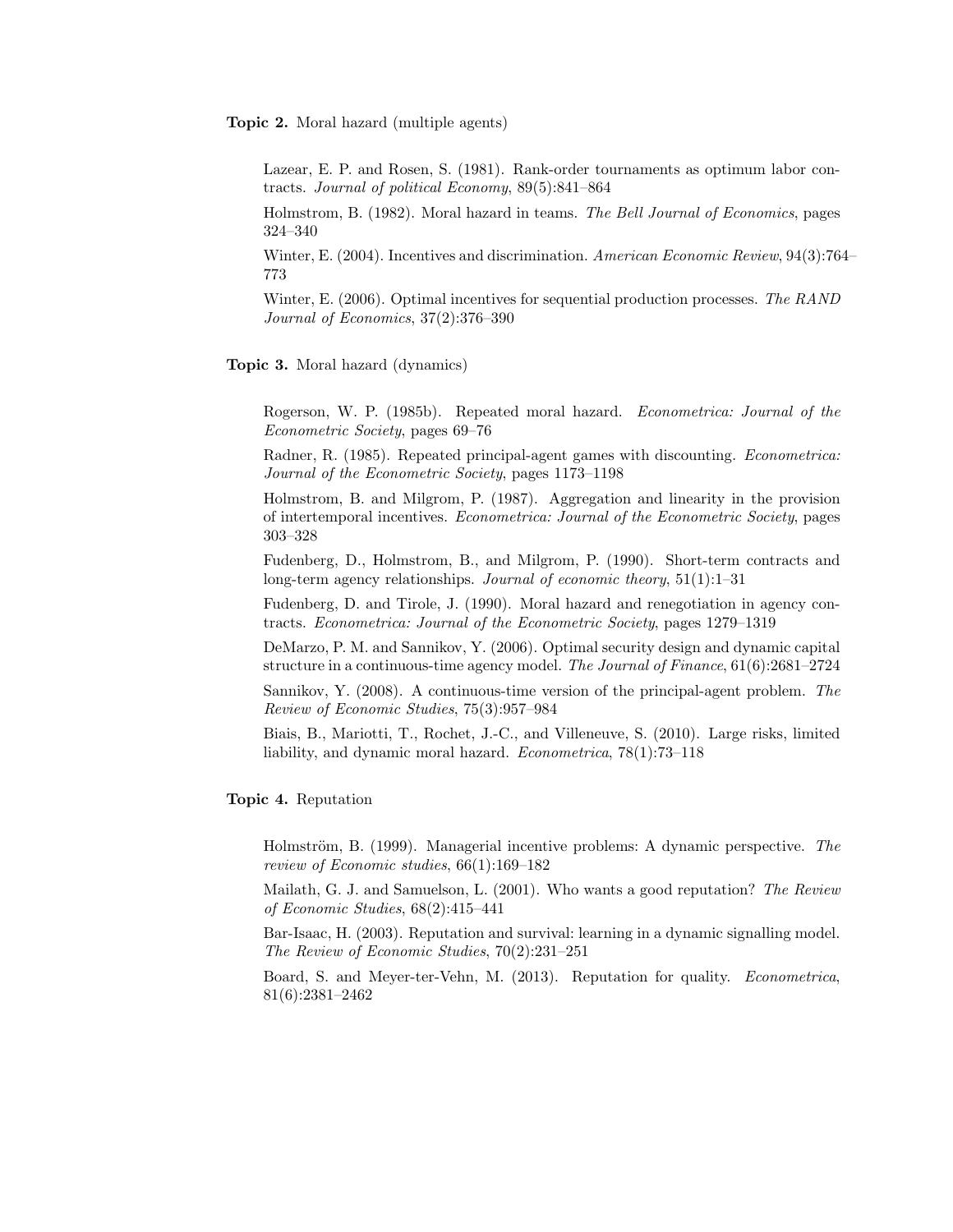#### Topic 5. Relational contracts

Harris, M. and Holmstrom, B. (1982). A theory of wage dynamics. The Review of Economic Studies, 49(3):315–333

Shapiro, C. and Stiglitz, J. E. (1984). Equilibrium unemployment as a worker discipline device. The American Economic Review, 74(3):433–444

Abreu, D., Pearce, D., and Stacchetti, E. (1986). Optimal cartel equilibria with imperfect monitoring. Journal of Economic Theory, 39(1):251–269

Thomas, J. and Worrall, T. (1988). Self-enforcing wage contracts. The Review of Economic Studies, 55(4):541–554

MacLeod, W. B. and Malcomson, J. M. (1989). Implicit contracts, incentive compatibility, and involuntary unemployment. Econometrica: Journal of the Econometric Society, pages 447–480

Thomas, J. and Worrall, T. (1994). Foreign direct investment and the risk of expropriation. The Review of Economic Studies, 61(1):81–108

Che, Y.-K. and Yoo, S.-W. (2001). Optimal incentives for teams. American Economic Review, 91(3):525–541

Levin, J. (2003). Relational incentive contracts. American Economic Review, 93(3):835– 857

Fuchs, W. (2007). Contracting with repeated moral hazard and private evaluations. American Economic Review, 97(4):1432–1448

Board, S. (2011). Relational contracts and the value of loyalty. American Economic Review, 101(7):3349–67

Topic 6. Mechanism design (one agent)

Myerson, R. B. (1982). Optimal coordination mechanisms in generalized principal– agent problems. Journal of mathematical economics, 10(1):67–81

Baron, D. P. and Myerson, R. B. (1982). Regulating a monopolist with unknown costs. Econometrica: Journal of the Econometric Society, pages 911–930

Topic 7. Mechanism design (multiple agents)

Myerson, R. B. (1981). Optimal auction design. Mathematics of operations research, 6(1):58–73

Myerson, R. B. and Satterthwaite, M. A. (1983). Efficient mechanisms for bilateral trading. Journal of economic theory, 29(2):265–281

Crémer, J. and McLean, R. P. (1985). Optimal selling strategies under uncertainty for a discriminating monopolist when demands are interdependent. *Econometrica*, 53(2):345–361

McAfee, R. P. and McMillan, J. (1987). Competition for agency contracts. The Rand Journal of Economics, pages 296–307

Neeman, Z. (2004). The relevance of private information in mechanism design. Journal of Economic Theory, 117(1):55–77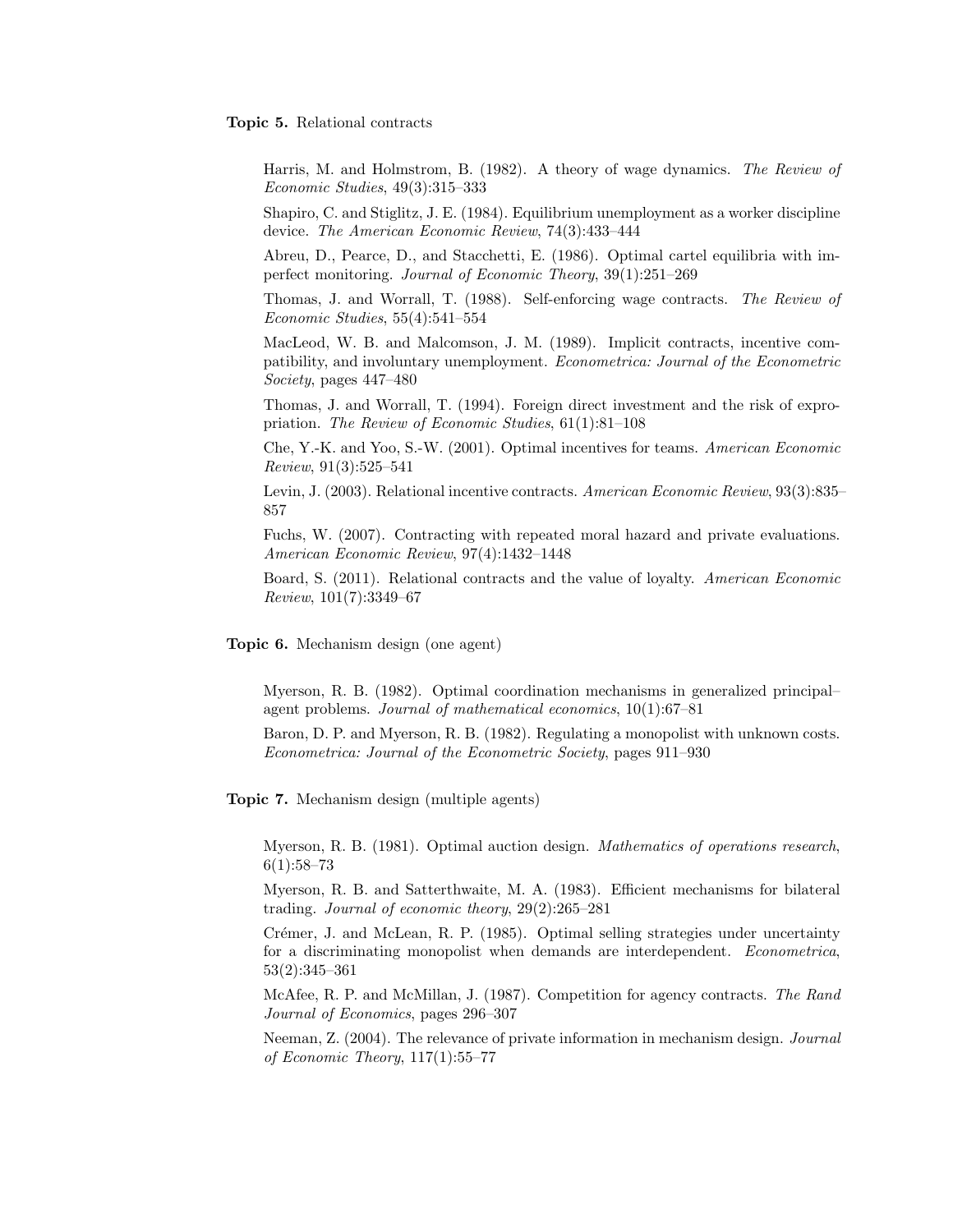Topic 8. Mechanism design (no transfers)

Melumad, N. D. and Shibano, T. (1991). Communication in settings with no transfers. The RAND Journal of Economics, pages 173–198

Hopenhayn, H., Llobet, G., and Mitchell, M. (2006). Rewarding sequential innovators: Prizes, patents, and buyouts. Journal of Political Economy, 114(6):1041–1068

Goltsman, M., Hörner, J., Pavlov, G., and Squintani, F. (2009). Mediation, arbitration and negotiation. Journal of Economic Theory, 144(4):1397–1420

Armstrong, M. and Vickers, J. (2010). A model of delegated project choice. Econometrica, 78(1):213–244

Ben-Porath, E., Dekel, E., and Lipman, B. L. (2014). Optimal allocation with costly verification. American Economic Review, 104(12):3779–3813

Topic 9. Mechanism design (dynamics)

Stokey, N. L. (1979). Intertemporal price discrimination. The Quarterly Journal of Economics, pages 355–371

Baron, D. P. and Besanko, D. (1984). Regulation and information in a continuing relationship. Information Economics and policy, 1(3):267–302

Bolton, P. and Scharfstein, D. S. (1990). A theory of predation based on agency problems in financial contracting. The American economic review, pages 93–106

Thomas, J. and Worrall, T. (1990). Income fluctuation and asymmetric information: An example of a repeated principal-agent problem. Journal of Economic Theory, 51(2):367–390

Courty, P. and Li, H. (2000). Sequential screening. The Review of Economic Studies, 67(4):697–717

Board, S. (2008). Durable-goods monopoly with varying demand. The Review of Economic Studies, 75(2):391–413

Bergemann, D. and Välimäki, J. (2010). The dynamic pivot mechanism. *Econometrica*, 78(2):771–789

Pavan, A., Segal, I., and Toikka, J. (2014). Dynamic mechanism design: A myersonian approach. Econometrica, 82(2):601–653

Board, S. and Skrzypacz, A. (2016). Revenue management with forward-looking buyers. Journal of Political Economy, 124(4):1046–1087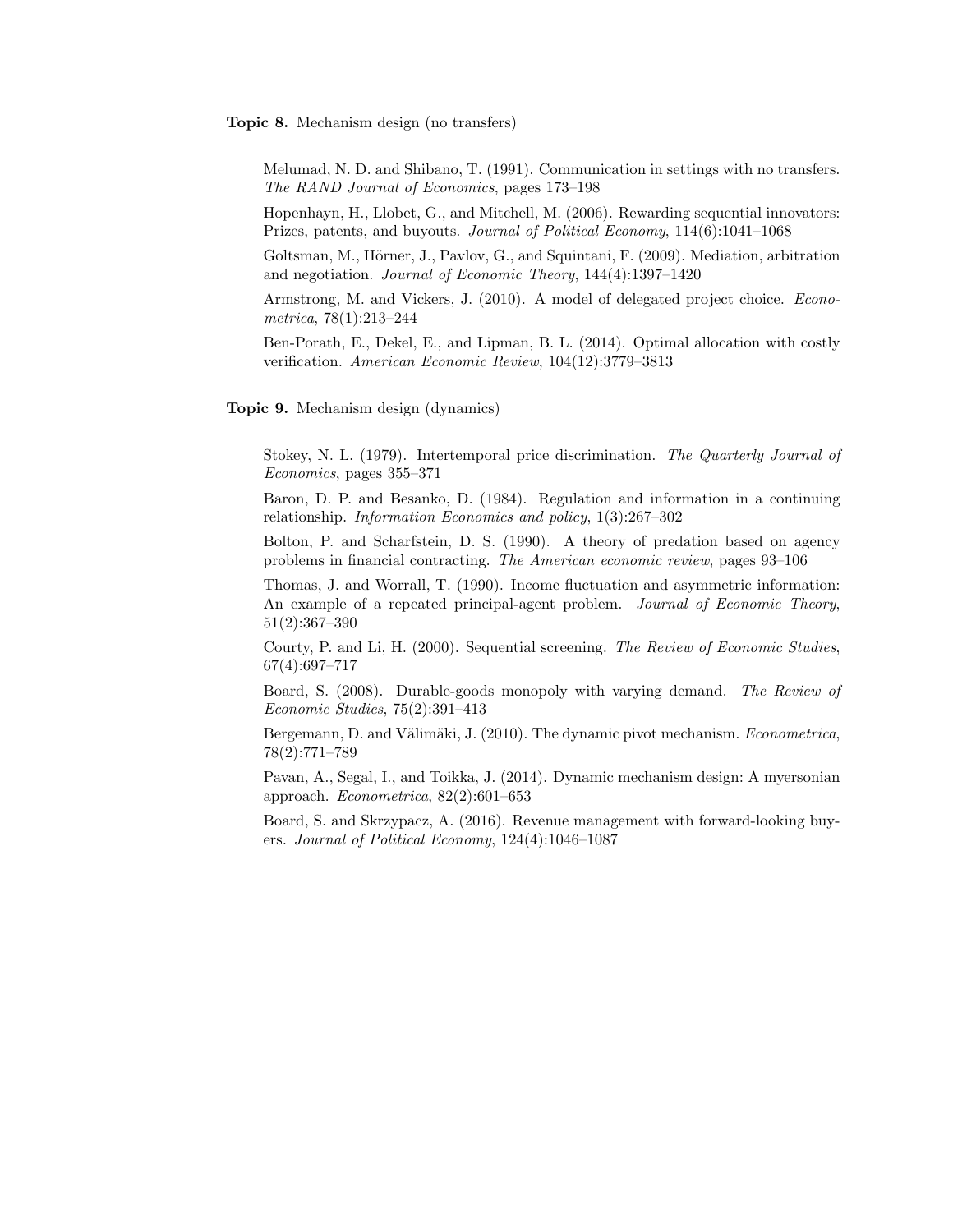Topic 10. Mechanism design (no commitment)

Bulow, J. I. (1982). Durable-goods monopolists. *Journal of political Economy*, 90(2):314– 332

Gul, F., Sonnenschein, H., and Wilson, R. (1986). Foundations of dynamic monopoly and the coase conjecture. Journal of Economic Theory, 39(1):155-190

Hart, O. D. and Tirole, J. (1988). Contract renegotiation and coasian dynamics. The Review of Economic Studies, 55(4):509–540

Laffont, J.-J. and Tirole, J. (1988). The dynamics of incentive contracts. Econometrica: Journal of the Econometric Society, pages 1153–1175

Ausubel, L. M. and Deneckere, R. J. (1989). Reputation in bargaining and durable goods monopoly. Econometrica: Journal of the Econometric Society, pages 511–531

Fuchs, W. and Skrzypacz, A. (2010). Bargaining with arrival of new traders. American Economic Review, 100(3):802–36

Topic 11. Mechanism design (competition)

Rothschild, M. and Stiglitz, J. (1976). Equilibrium in competitive insurance markets: An essay on the economics of imperfect information. The Quarterly Journal of Economics, 90(4):629–649

Stole, L. A. (2007). Price discrimination and competition. Handbook of industrial organization, 3:2221–2299

Calzolari, G. and Denicolò, V. (2013). Competition with exclusive contracts and market-share discounts. American Economic Review, 103(6):2384–2411

Topic 12. Incomplete contracts

Grossman, S. J. and Hart, O. D. (1986). The costs and benefits of ownership: A theory of vertical and lateral integration. Journal of political economy, 94(4):691–719

Edlin, A. S. and Reichelstein, S. (1996). Holdups, standard breach remedies, and optimal investment. The American Economic Review, 86(3):478–501

Che, Y.-K. and Hausch, D. B. (1999). Cooperative investments and the value of contracting. American Economic Review, 89(1):125–147

Hart, O. and Moore, J. (1999). Foundations of incomplete contracts. The Review of Economic Studies, 66(1):115–138

Topic 13. Contracting with externalities

Bernheim, B. D. and Whinston, M. D. (1986a). Common agency. Econometrica: Journal of the Econometric Society, pages 923–942

Bernheim, B. D. and Whinston, M. D. (1986b). Menu auctions, resource allocation, and economic influence. The quarterly journal of economics,  $101(1):1-31$ 

Segal, I. (1999). Contracting with externalities. The Quarterly Journal of Economics, 114(2):337–388